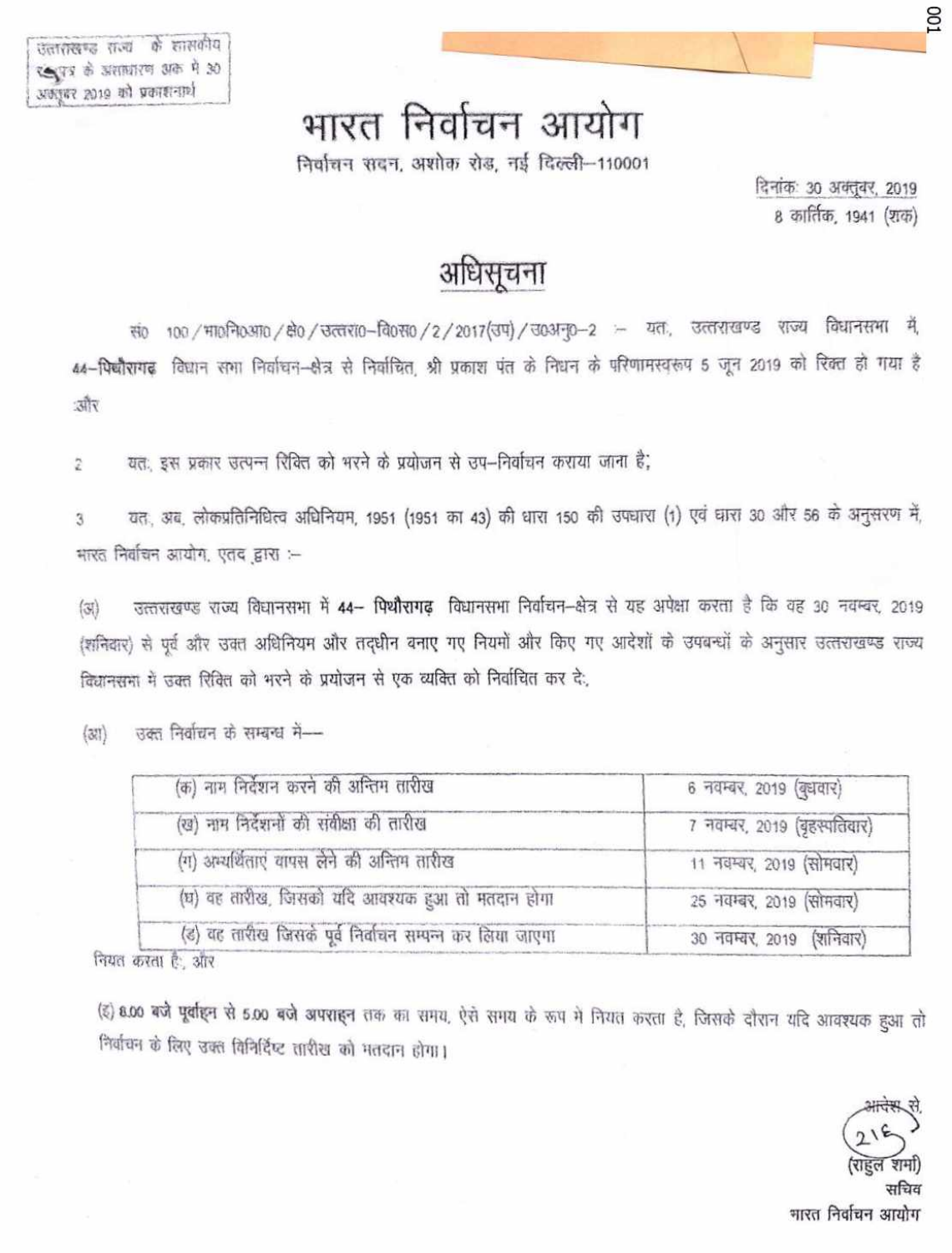BE PUBLISHED IN THE EXTRAOKI)INARY ISSUE OF THE OFFICIAL GAZETTE OF THE STATE OF UITARAKHAND DATED 30 OCTOBER, 2019

### ELECTION COMMISSION OF INDIA

NirvachanSadan, Ashoka Road, New Delhi - 110001

Dated: 30<sup>th</sup> October, 2019 SKartika, 1941(Saka) So

#### **NOTIFICATION**

No. 100/EClIUKD-LN2/2019: - WHEREAS, the seat of Shri Prakash. Pant in the Legislative Assembly Constituency of State of Uttarakhand, elected from 44-Pithoragarh AC, has become vacant on 5 June 2019 by reason of his death; and

2. WHEREAS, a bye-election is to be held for the purpose of filling the vacancy so caused:

3. NOW THEREFORE, in pursuance of sub-section(1) of section 150, and section 30 and 56 of the Representative of People Act, 1951 (43 of 1951), the Election Commission of India hereby:-

**(A) Calls** upon the said 44-Pithoragarh AC Assembly Constituency in the State of Uttarakhand, to elect, before 30, November, 2019 (Saturday) and in accordance with the provision of the said act and of the rules and order made thereunder, a person for the purpose of filling the said vacancy in the Legislative Assembly of the Uttarakhand state;

(B) Appoints, with respect to the said election

- (a) The  $6<sup>th</sup>$  November, 2019 (Wednesday), as the last date for making nominations;
- (b) The  $7<sup>th</sup>$  November, 2019 (Thursday), as the date for the scrutiny of nominations;
- (c) The 11<sup>th</sup> November, 2019 (Monday) as the last date of withdrawal of candidatures;
- (d) The  $25<sup>th</sup>$  November, 2019 (Monday) as the date on which a poll shall, if necessary be taken up; and
- (e) The 30<sup>th</sup> November, 2019 (Saturday), as the date before which the election shall be completed; and

(C) Fixes the hours from 8.00 AM to 5.00 PM, as the hours during which the poll shall, if necessary. be taken on the date specified above for the election.

By order,

(Rahul Sharma) SECRETARY ELECTION COMMISSION OF INDIA